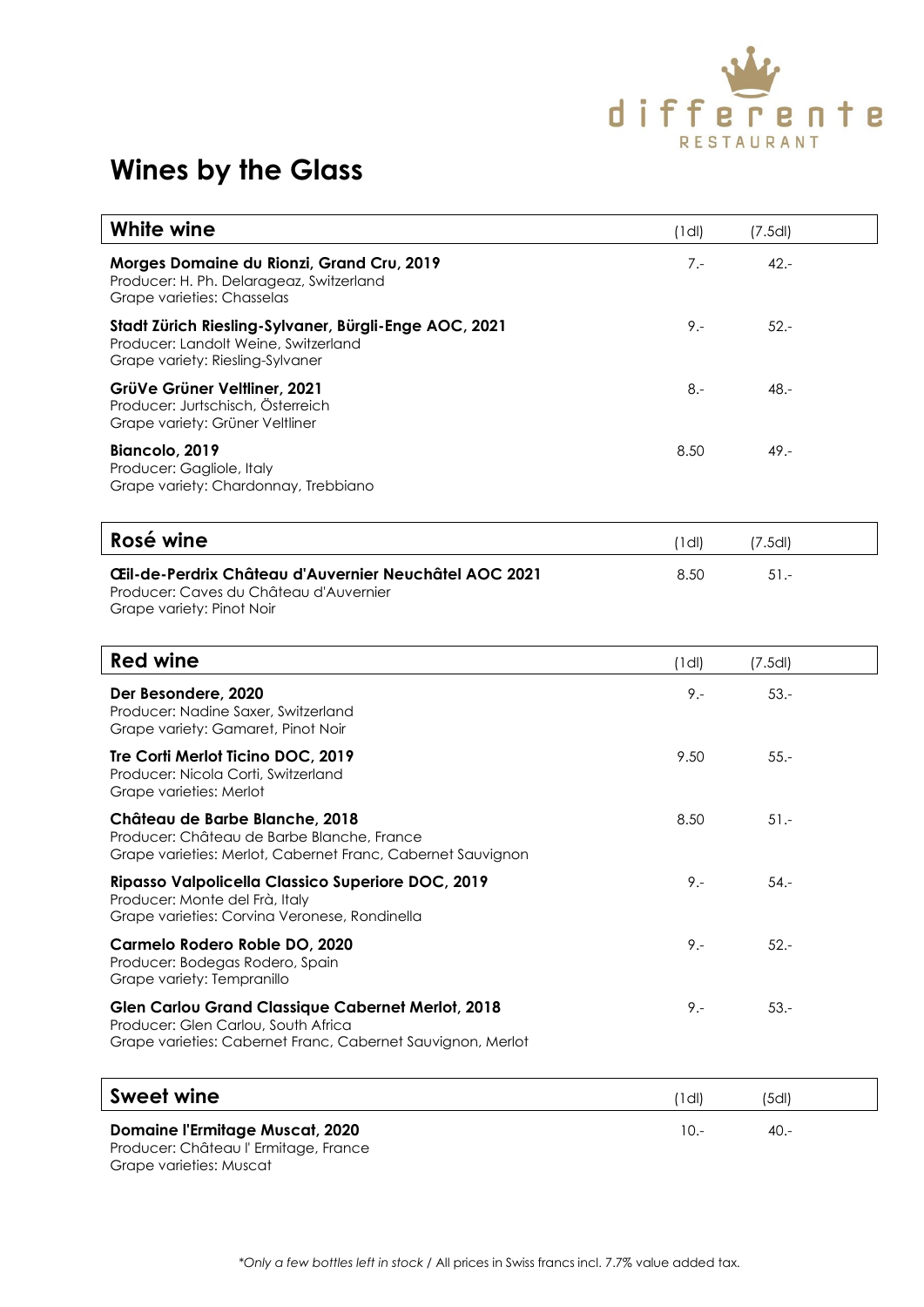

# **Champagne & sparkling wine**

| <b>France</b>                                                                                                       | Year | (3.7d)      | (7.5d)     |  |
|---------------------------------------------------------------------------------------------------------------------|------|-------------|------------|--|
| <u>Champagne</u>                                                                                                    |      |             |            |  |
| <b>Champagne Deutz Brut Classic SA</b><br>Producer: Deutz<br>Grape varieties: Chardonnay, Pinot Noir, Pinot Meunier |      | $46. -$     | $88 -$     |  |
| <b>Champagne R de Ruinart</b><br>Producer: Ruinart<br>Grape varieties: Pinot Noir, Chardonnay                       |      |             | $110. -$   |  |
| <b>Italy</b>                                                                                                        |      | $(1$ dl)    | (7.5d)     |  |
| <b>Valdobbiadene</b><br>Prosecco II Colle DOCG Brut<br>Producer: Il Colle<br>Grape varieties: Prosecco, Chardonnay  |      | $8 -$       | $48. -$    |  |
| <b>Switzerland</b>                                                                                                  |      | $(1$ dl $)$ | $(7.5$ dl) |  |
| <b>Schaffhausen</b><br><b>Rimuss Secco</b><br>Producer: Weinkellerei Rahm<br>Alcohol free<br><b>.</b> .             |      | $7 -$       | $42 -$     |  |

#### **Sweet wine**

| <b>France</b>                    | Year  | (5dl)   |  |
|----------------------------------|-------|---------|--|
| Rhône                            |       |         |  |
| <b>Domaine l'Ermitage Muscat</b> | *2018 | $40. -$ |  |
| Producer: Château l'Ermitage     | 2020  |         |  |

Grape variety: Muscat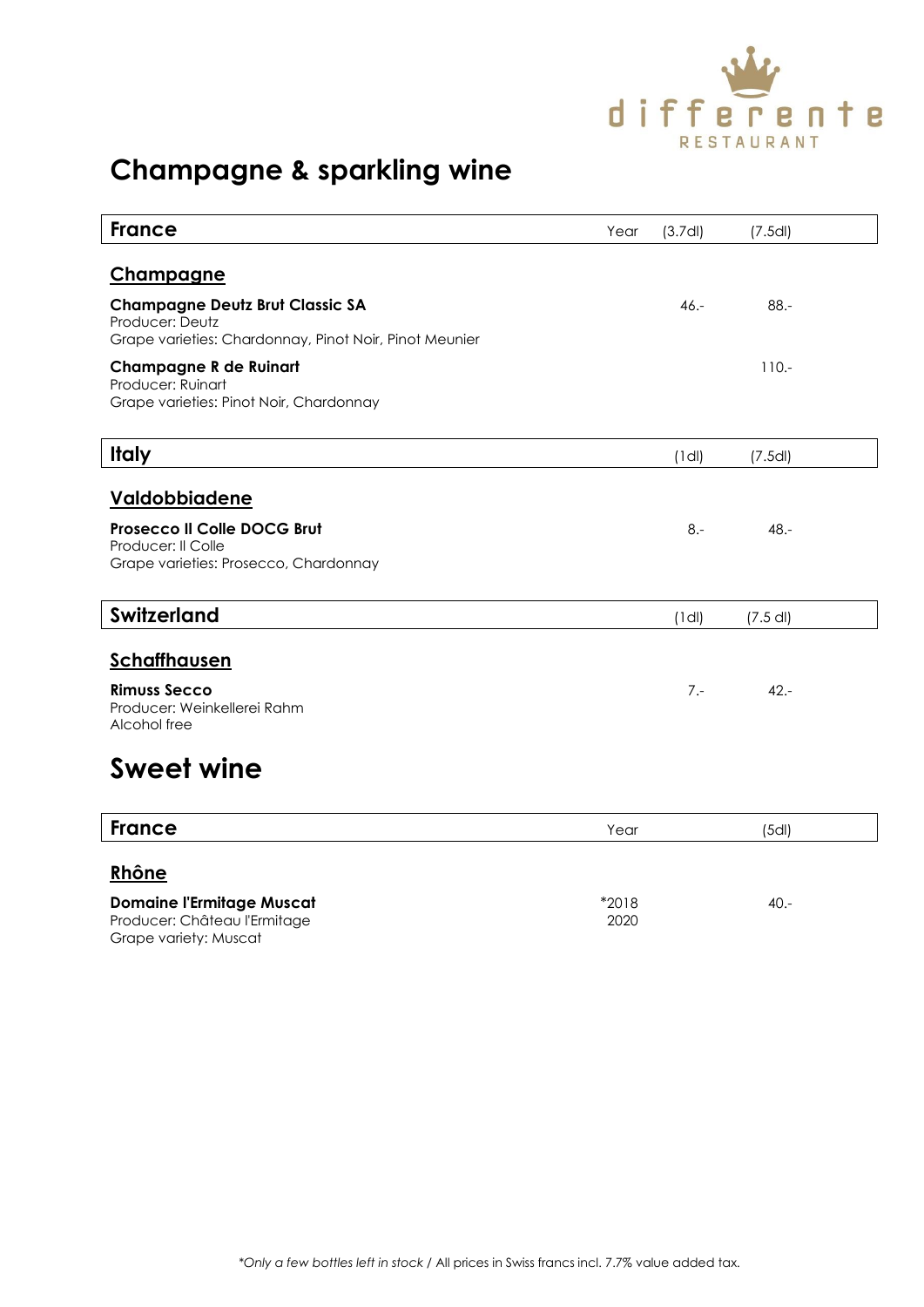

| <b>Switzerland</b>                                                                                                | Year | (7.5d)  |
|-------------------------------------------------------------------------------------------------------------------|------|---------|
| <b>Zurich</b>                                                                                                     |      |         |
| Stadt Zürich Riesling-Sylvaner, Bürgli-Enge AOC<br>Producer: Landolt Weine<br>Grape variety: Riesling-Sylvaner    | 2021 | $52 -$  |
| Stadt Zürich, G'mischter Satz AOC<br>Producer: Landolt Weine<br>Grape variety: Räuschling, Kerner, Gewürztraminer | 2020 | $53. -$ |
| Vaud                                                                                                              |      |         |
| Morges Domaine du Rionzi, Grand Cru<br>Producer: H. Ph. Delarageaz<br>Grape variety: Chasselas                    | 2019 | $42 -$  |
| <b>Epesses AOC Lucine</b><br>Producer: Michel Blanche, Grandvaux<br>Grape variety: Chasselas                      | 2019 | $51 -$  |
| Yvorne AOC, Près Roc<br>Producer: Obrist SA, Vevey<br>Grape variety: Chasselas                                    | 2020 | 48.-    |
| <u>Valais</u>                                                                                                     |      |         |
| Heida du Valais<br>Producer: Albert Mathier & Fils<br>Grape variety: Heida                                        | 2020 | $57 -$  |
| <b>Aphrodine Petite Arvine AOC Valais</b><br>Producer: Albert Mathier & Fils<br>Grape variety: Petite Arvine      | 2020 | $58. -$ |
| <b>Ticino</b>                                                                                                     |      |         |
| Merlot del Ticino Vallombrosa<br>Producer: Tamborini<br>Grape variety: Merlot                                     | 2020 | $51 -$  |
| Grison                                                                                                            |      |         |
| Fläscher Meta<br>Producer: von Salis AG<br>Grape variety: Chardonnay, Viognier                                    | 2019 | $76. -$ |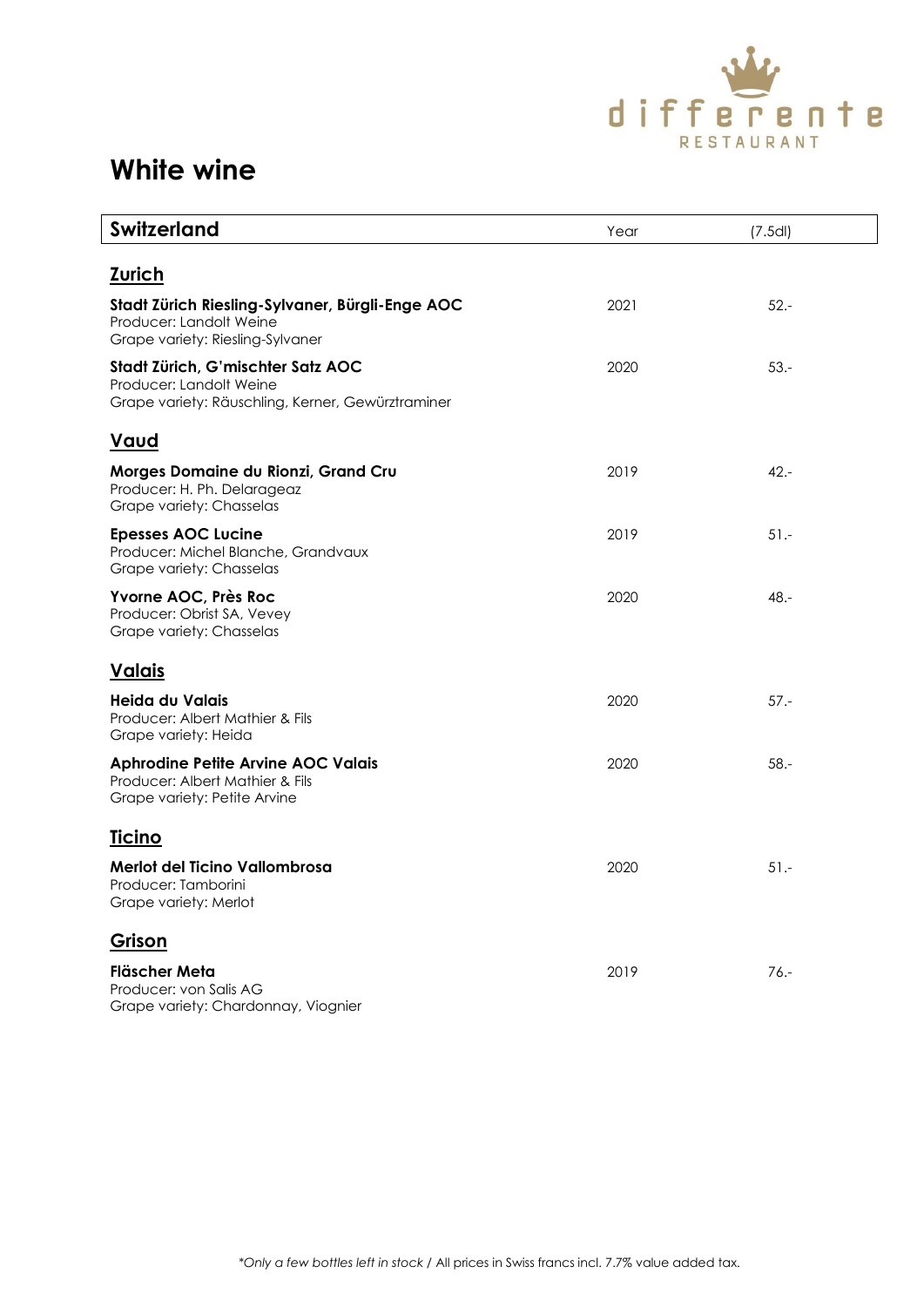

| Austria                                                                                            | Year | (7.5d)  |
|----------------------------------------------------------------------------------------------------|------|---------|
| <b>Steiermark</b>                                                                                  |      |         |
| Sauvignon Blanc, Südsteiermark DAC<br>Producer: Weingut Wohlmuth<br>Grape variety: Sauvignon Blanc | 2019 | $48. -$ |
| <u>Kamptal</u>                                                                                     |      |         |
| GrüVe Grüner Veltline9<br>Producer: Jurtschisch<br>Grape variety: Grüner Veltliner                 | 2021 | $48. -$ |
| <b>France</b>                                                                                      | Year | (7.5d)  |
| <b>Burgundy</b>                                                                                    |      |         |
| Chablis AOC Envers de Valmur<br>Producer: Domaine des Malandes<br>Grape variety: Chardonnay        | 2018 | $60 -$  |
| <u>Mâconais</u>                                                                                    |      |         |
| Pouilly-Fuissé AC<br>Producer: Louis Latour<br>Grape variety: Chardonnay                           | 2017 | $63 -$  |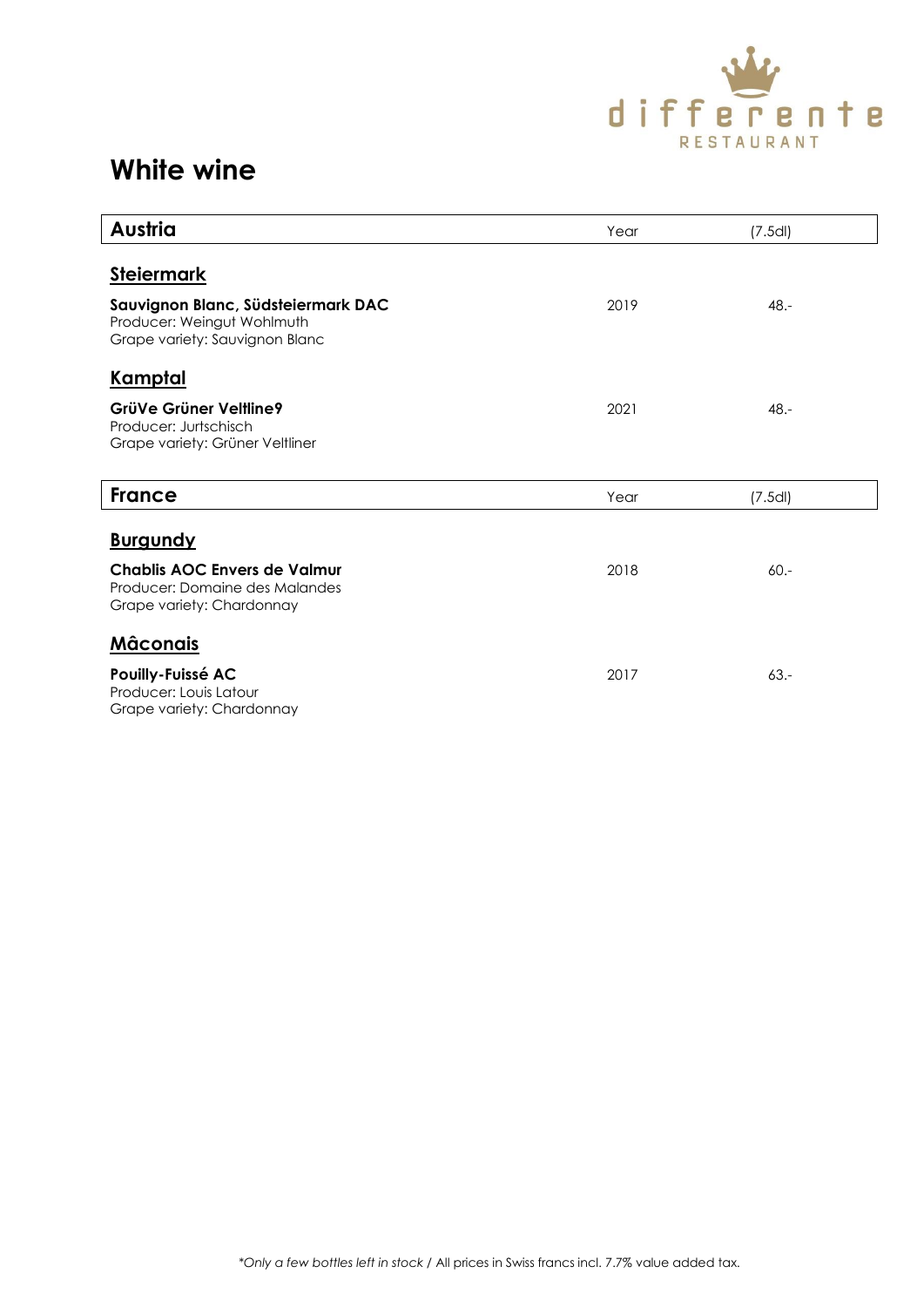

| <b>Italy</b>                                                                                        | Year          | (7.5d)  |
|-----------------------------------------------------------------------------------------------------|---------------|---------|
| <b>South Tyrol</b>                                                                                  |               |         |
| Gewürztraminer Tradition<br>Producer: Terlan<br>Grape variety: Gewürztraminer                       | 2019          | $54. -$ |
| <u>Veneto</u>                                                                                       |               |         |
| Armani Pinot Grigio Valdadige DOC Vigneto<br>Producer: Albino Armani<br>Grape variety: Pinot Grigio | *2019<br>2020 | $52 -$  |
| <b>Piedmont</b>                                                                                     |               |         |
| <b>Roero Arneis DOCG</b><br>Producer: Cantina del Nebbiolo<br>Grape variety: Arneis                 | *2020<br>2021 | $50. -$ |
| <u>Tuscany</u>                                                                                      |               |         |
| <b>Biancolo</b><br>Producer: Gagliole<br>Grape varieties: Chardonnay, Trebbiano                     | 2019          | 49.-    |
| <u>Abruzzi</u>                                                                                      |               |         |
| <b>Pecorino DOC Superiore Fontefico</b><br>Producer: Fontefico<br>Grape varieties: Pecorino         | 2017          | $52 -$  |

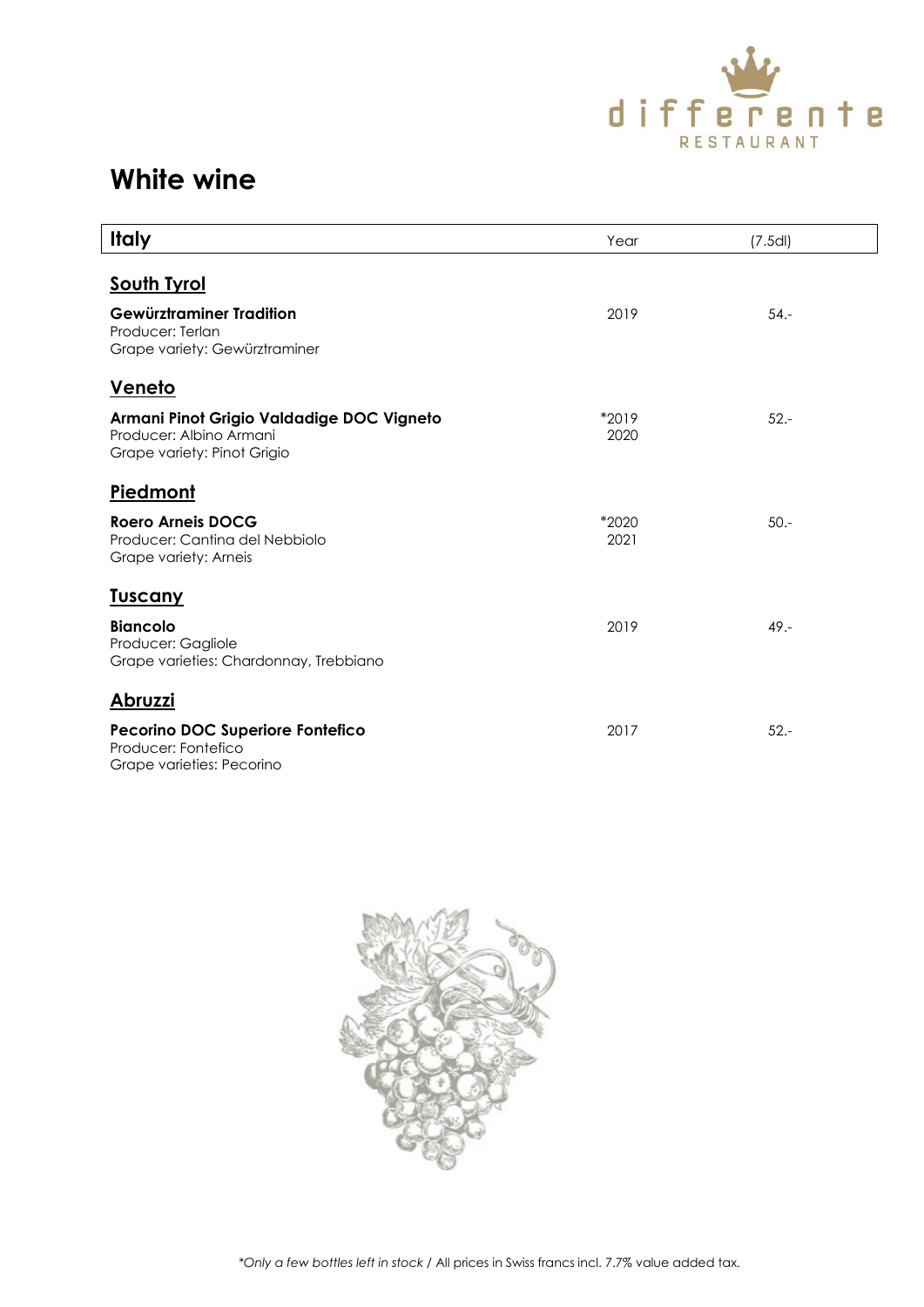

| Spain                                                                                                                 | Year          | (7.5d)   |  |
|-----------------------------------------------------------------------------------------------------------------------|---------------|----------|--|
| Ribera del Duero                                                                                                      |               |          |  |
| Garcia Viadero Albillo blanco Castilla y León<br>Producer: Valduero, Ribera del Duero<br>Grape variety: Albillo       | *2018<br>2020 | $*47. -$ |  |
| <u>Rueda</u>                                                                                                          |               |          |  |
| Palacio de Bornos, Verdejo Rueda<br>Producer: Bodega Palacio de Bornos<br>Grape variety: Verdejo                      | 2020          | $43 -$   |  |
| Alicante/Valencia                                                                                                     |               |          |  |
| <b>Canallas Blanco DO Valencia</b><br>Producer: Bodegas Arraez<br>Grape varieties: Merseguera, Moscatel de Alejandria | 2019          | $44. -$  |  |
| <b>Chile</b>                                                                                                          | Year          | (7.5d)   |  |
| <b>Maipo Valley</b>                                                                                                   |               |          |  |
| El Campo Chardonnay Reserva Privada<br>Producer: El Campo<br>Grape variety: Chardonnay                                | 2019          | $45. -$  |  |
| <b>South Africa</b>                                                                                                   | Year          | (7.5d)   |  |
| Stellenbosch                                                                                                          |               |          |  |
| Simonsig Chenin Blanc W.O. Stellenbosch<br>Producer: Simonsig<br>Grape variety: Chenin blanc                          | 2017          | $45. -$  |  |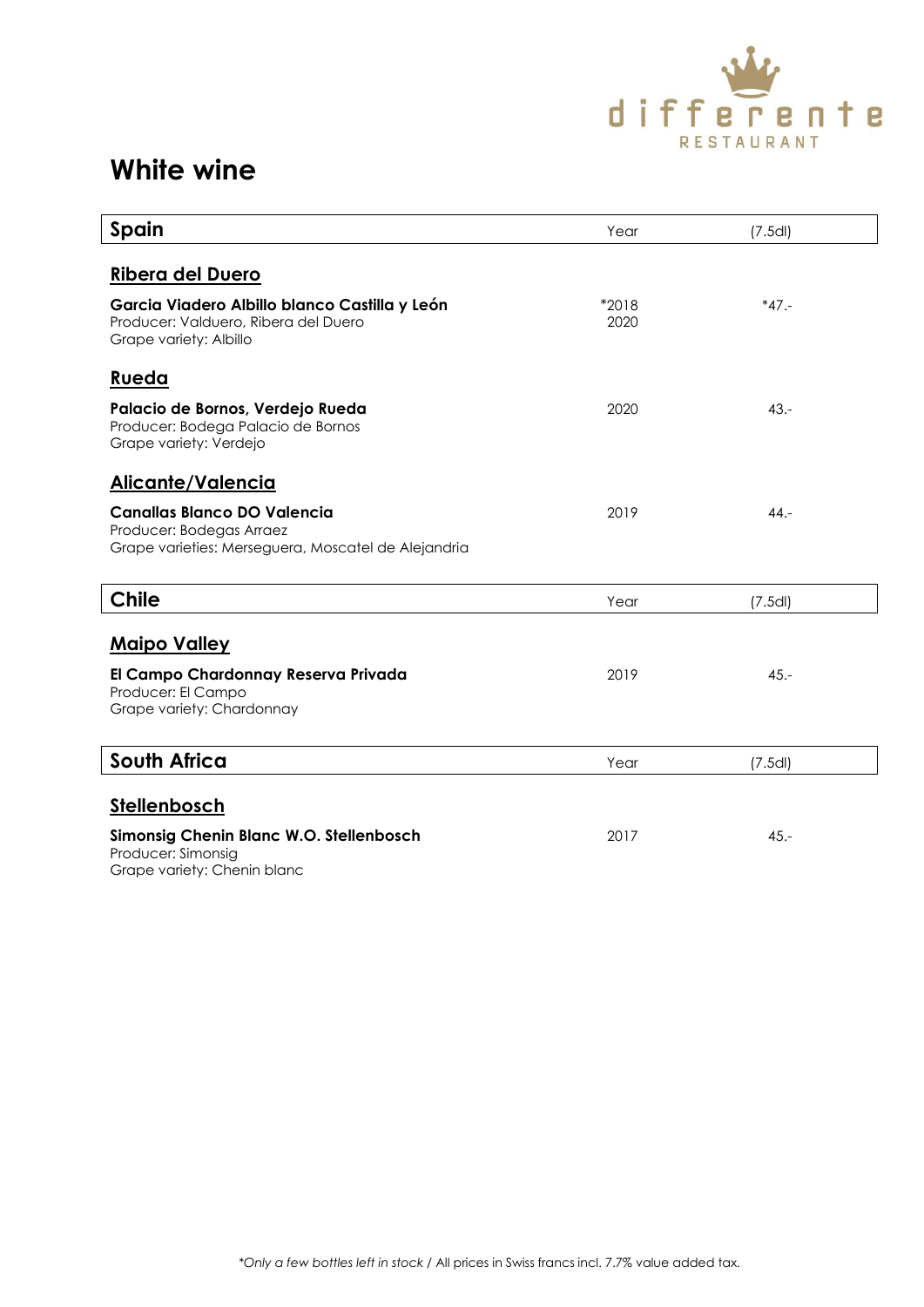

### **Rosé wine**

| <b>Switzerland</b>                                                                                                      | Year | 7.5dl) |  |
|-------------------------------------------------------------------------------------------------------------------------|------|--------|--|
| <b>Neuchâtel</b>                                                                                                        |      |        |  |
| Œil-de-Perdrix Château d'Auvernier Neuchâtel AOC<br>Producer: Caves du Château d'Auvernier<br>Grape variety: Pinot Noir | 2021 | $51 -$ |  |

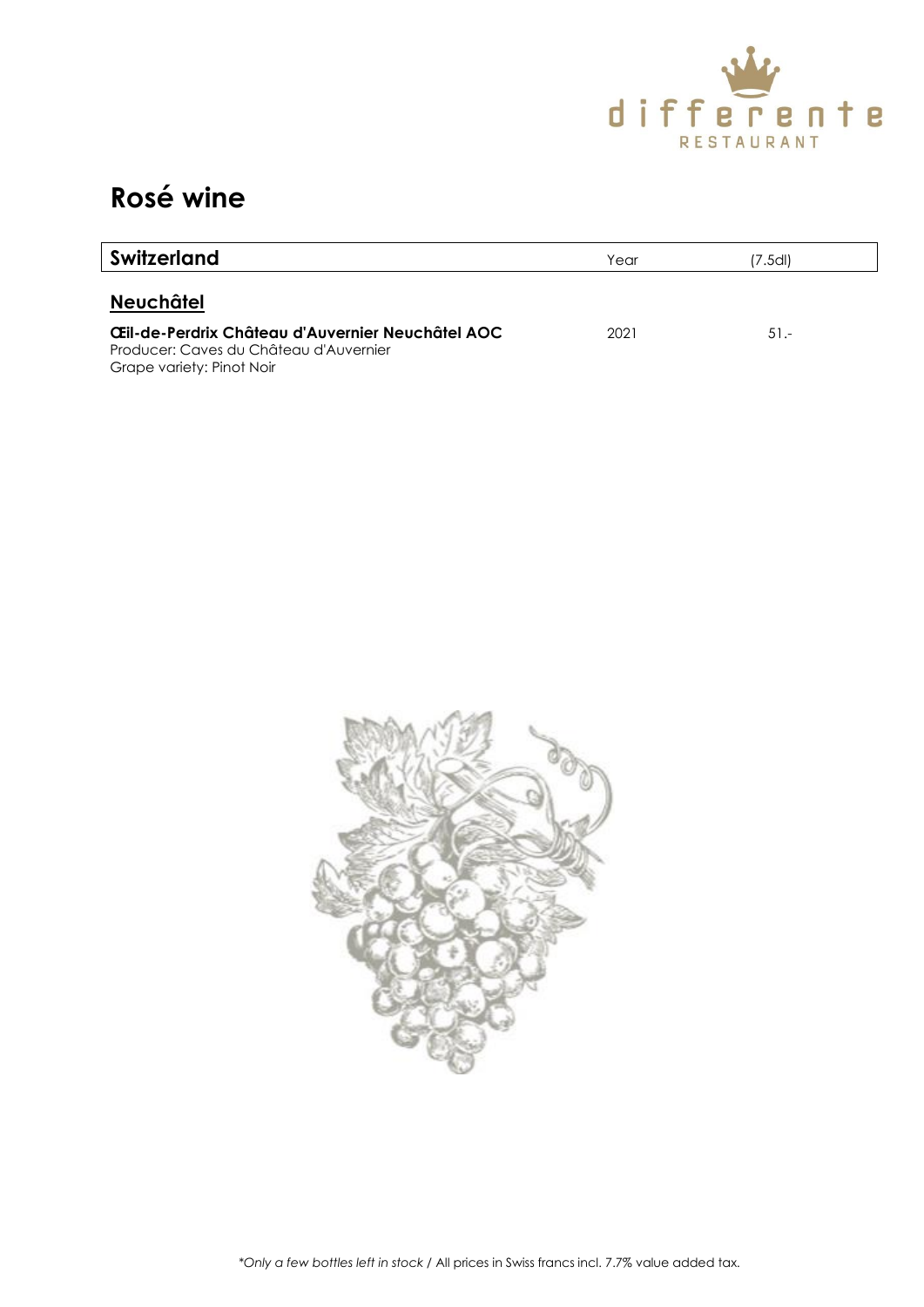![](_page_7_Picture_0.jpeg)

| <b>Switzerland</b>                                                                                                   | Year          | (15d)    | (7.5d)   |  |
|----------------------------------------------------------------------------------------------------------------------|---------------|----------|----------|--|
| <u>Zurich</u>                                                                                                        |               |          |          |  |
| Schiterberger Himmelsleiterli AOC<br>Producer: Landolt Wines<br>Grape variety: Pinot Noir                            | *2019<br>2020 |          | $51 -$   |  |
| Der Besondere<br>Producer: Nadine Saxer<br>Grape variety: Gamaret, Pinot Noir                                        | 2020          |          | $53. -$  |  |
| 1834 Stadt Zürich rot AOC<br>Producer: Landolt Weine<br>Grape variety: Merlot, Zweigelt                              | 2019          |          | $67. -$  |  |
| <u>Valais</u>                                                                                                        |               |          |          |  |
| Cornalin - Valais d'Or<br>Producer: Maurice Gay<br>Grape variety: Cornalin                                           | 2019          |          | $54. -$  |  |
| Syrah du Valais AOC - La Guérite<br>Producer: Maurice Gay<br>Grape variety: Syrah                                    | 2020          |          | $50. -$  |  |
| <u>Ticino</u>                                                                                                        |               |          |          |  |
| Tre Corti Merlot Ticino DOC<br>Producer: Nicola Corti<br>Grape variety: Merlot                                       | 2019<br>2016  | $113. -$ | $55. -$  |  |
| <b>Nostrano</b><br>Producer: Zamberlani Vini<br>Grape varieties: Bondola, Merlot                                     |               |          | $*45. -$ |  |
| Ligornetto Merlot, Ticino DOC<br>Producer: Zanini Vinttieri SA<br>Grape varieties: Merlot                            | 2018          |          | $79. -$  |  |
| <u>Vaud</u>                                                                                                          |               |          |          |  |
| <b>Expression</b><br>Producer: Domaine du Manoir, Vaud AOC<br>Grape varieties: Galotta                               | 2016          |          | $*52. -$ |  |
| Gamaret Grande Réserve, La Côte AOC<br>Producer: Les Frères Dutruy<br>Grape varieties: Gamaret, Garanoir, Pinot Noir | 2019          |          | $57. -$  |  |
| Grison                                                                                                               |               |          |          |  |
| <b>Fläscher Ulysses</b><br>Producer: von Salis AG<br>Grape varieties: Pinot Noir, Malbec                             | 2019          |          | $78. -$  |  |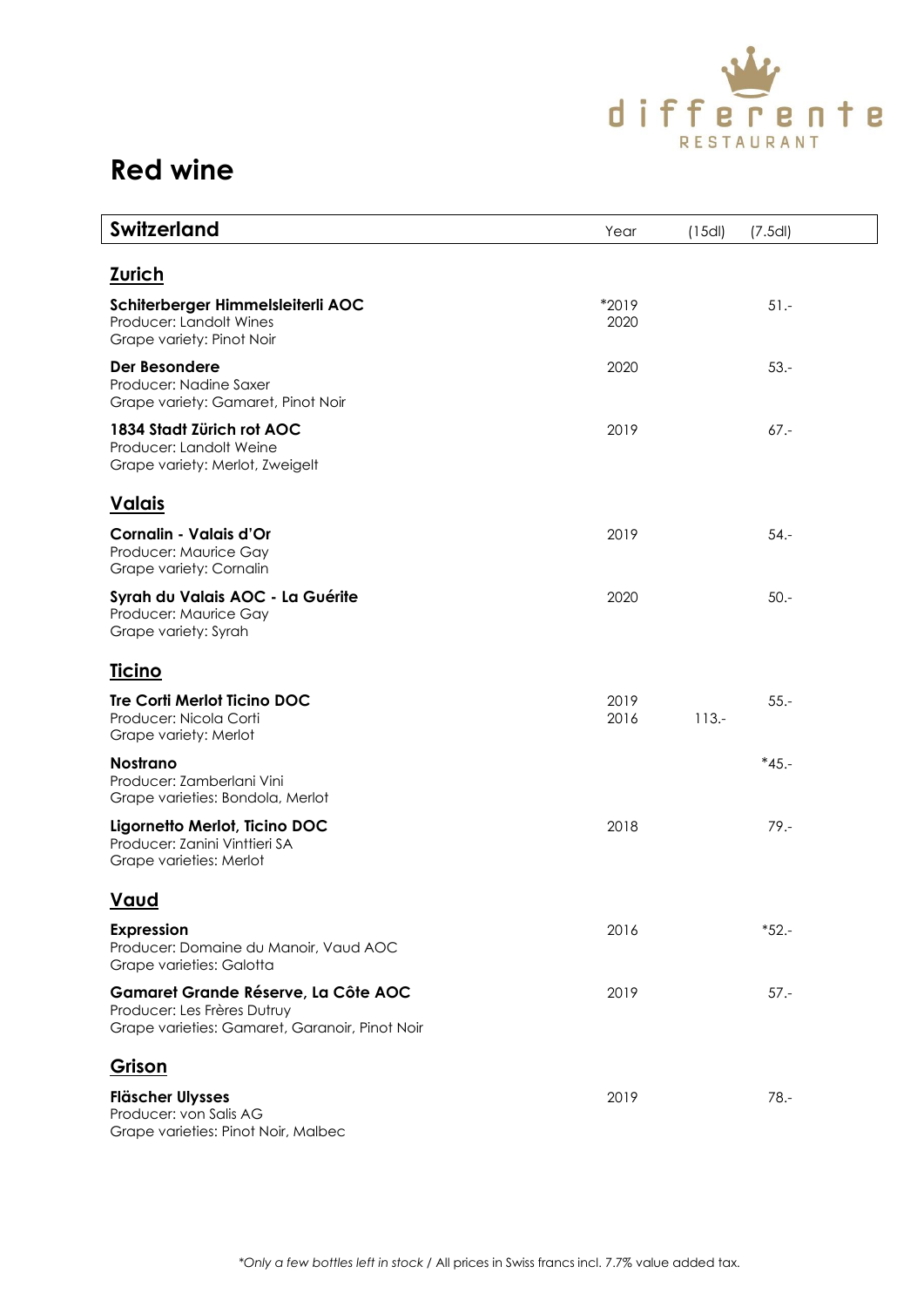![](_page_8_Picture_0.jpeg)

| Austria                                                                                                                                   | Year            |         | (7.5d)  |
|-------------------------------------------------------------------------------------------------------------------------------------------|-----------------|---------|---------|
| <b>Burgenland</b>                                                                                                                         |                 |         |         |
| <b>Zweigelt Umathum</b><br>Producer: Umathum<br>Grape variety: Zweigelt                                                                   | 2018            |         | $55. -$ |
| <b>France</b>                                                                                                                             | Year            | (15d)   | (7.5d)  |
| Côte de Nuits                                                                                                                             |                 |         |         |
| <b>Vosne-Romanée Dufouleur Frères AOC</b><br>Producer: Dufouleur Frères<br>Grape variety: Pinot Noir                                      | 2017            |         | $95 -$  |
| Côte du Rhône                                                                                                                             |                 |         |         |
| Châteauneuf-du-Pape AOC Domaine Chante Cigale<br>Producer: Favier<br>Grape varieties: Cinsault, Grenache, Mourvèdre, Syrah                | 2019            |         | $72 -$  |
| Fronsac                                                                                                                                   |                 |         |         |
| Château Dalem Fronsac AOC<br>Producer: Château Dalem<br>Grape varieties: Merlot, Cabernet Franc                                           | $*2017$<br>2018 |         | $69 -$  |
| Saint-Émilion                                                                                                                             |                 |         |         |
| Château Faugères AOC Cru classé<br>Producer: Château Faugères, Silvio Denz<br>Grape varieties: Merlot, Cabernet Franc, Cabernet Sauvignon | 2018            |         | $82 -$  |
| Château de Barbe Blanche<br>Producer: Château de Barbe Blanche<br>Grape varieties: Merlot, Cabernet Franc, Cabernet Sauvignon             | 2018<br>2014    | $112 -$ | $51 -$  |
| <u>Margaux</u>                                                                                                                            |                 |         |         |
| Château Giscour Margux AOC Cru classé<br>Producer: Château Giscour<br>Grape varieties: Merlot, Cabernet Sauvignon, Petit Verdot           | 2017            |         | $121 -$ |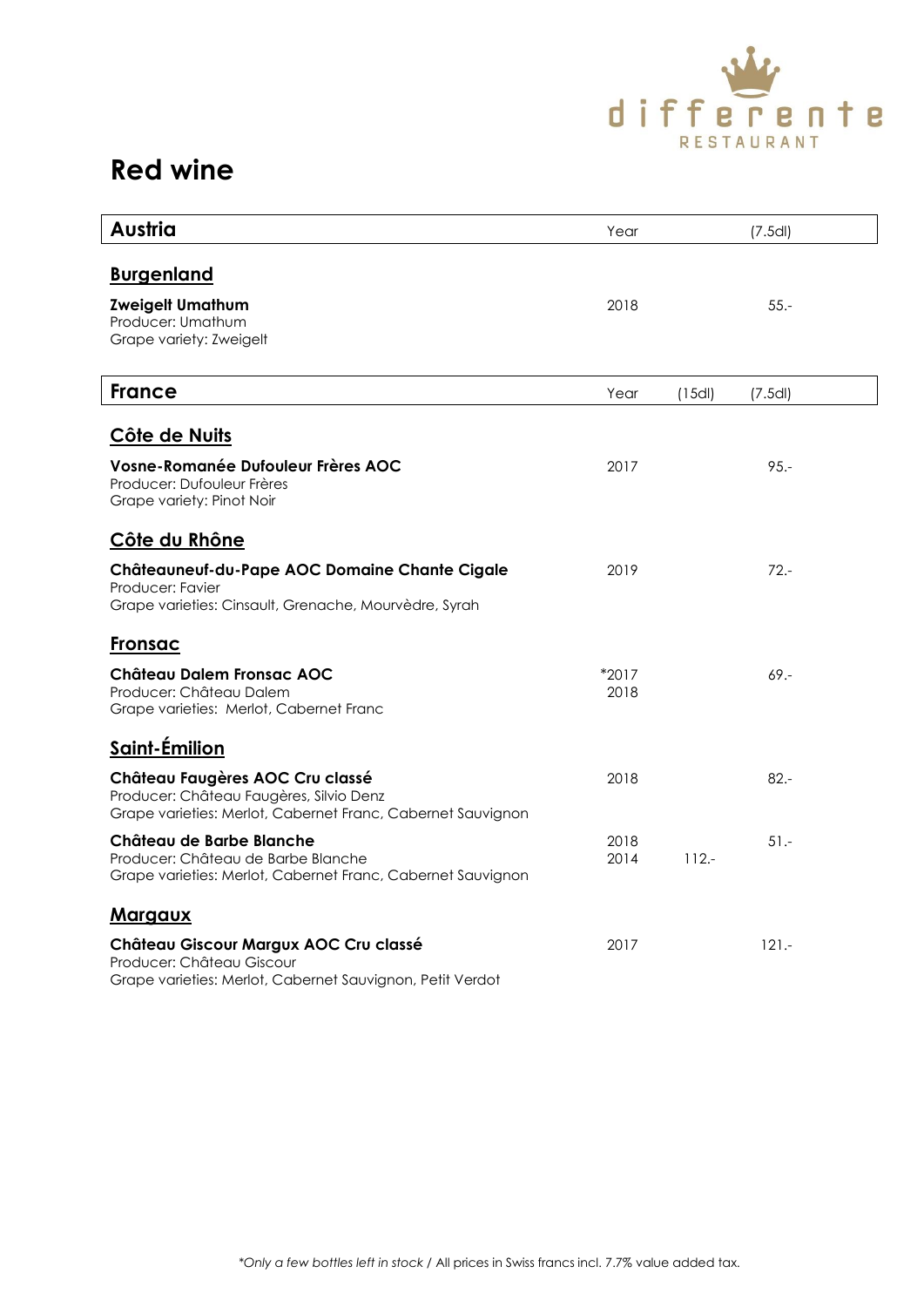![](_page_9_Picture_0.jpeg)

| <b>France</b>                                                                                                                      | Year            |          | (7.5d)   |  |
|------------------------------------------------------------------------------------------------------------------------------------|-----------------|----------|----------|--|
| <u>Saint-Estèphe</u>                                                                                                               |                 |          |          |  |
| Château Phélan Ségur<br>Producer: Château Phélan Ségur<br>Grape varieties: Cabernet Sauvignon, Merlot                              | 2018            |          | $97 -$   |  |
| Graves                                                                                                                             |                 |          |          |  |
| <b>Clementine de Pape Clement</b><br>Producer: Château Pape Clément<br>Grape varieties: Cabernet Sauvignon, Merlot, Cabernet Franc | 2016            |          | $82 -$   |  |
| <b>Italy</b>                                                                                                                       | Year            | (15d)    | (7.5d)   |  |
| <u>Veneto</u>                                                                                                                      |                 |          |          |  |
| Amarone della Valpolicella Classico DOC<br>Producer: Monte del Frà<br>Grape varieties: Corvina Veronese, Molinara, Rondinella      | 2017<br>2015    | $164. -$ | $74. -$  |  |
| Ripasso Valpolicella Classico Superiore DOC<br>Producer: Monte del Frà<br>Grape varieties: Corvina Veronese, Rondinella            | 2019            |          | $54. -$  |  |
| Piedmont                                                                                                                           |                 |          |          |  |
| <b>Fontanafredda Barolo DOCG</b><br>Producer: Serralunga d'Alba<br>Grape variety: Nebbiolo                                         | 2016            |          | $74. -$  |  |
| Barbera d'Alba DOC Superiore Borgogno<br>Producer: Borgogno<br>Grape variety: Barbera                                              | $*2016$<br>2017 |          | $52 -$   |  |
| <b>Sito Moresco</b><br>Producer: Angelo Gaja<br>Grape variety: Nebbiolo, Merlot, Barbera, Cabernet Sauvignon                       | 2019            |          | $89. -$  |  |
| <u>Apulia</u>                                                                                                                      |                 |          |          |  |
| <b>Brunilde di Menzione</b><br>Producer: Cantine di Ora<br>Grape variety: Primitivo                                                | 2020            |          | $43. -$  |  |
| <u>Tuscany</u>                                                                                                                     |                 |          |          |  |
| Magari Bolgheri DOP<br>Producer: Angelo Gaja<br>Grape variety: Cabernet Franc, Cabernet Sauvignon, Petit Verdot                    | 2018            |          | $103. -$ |  |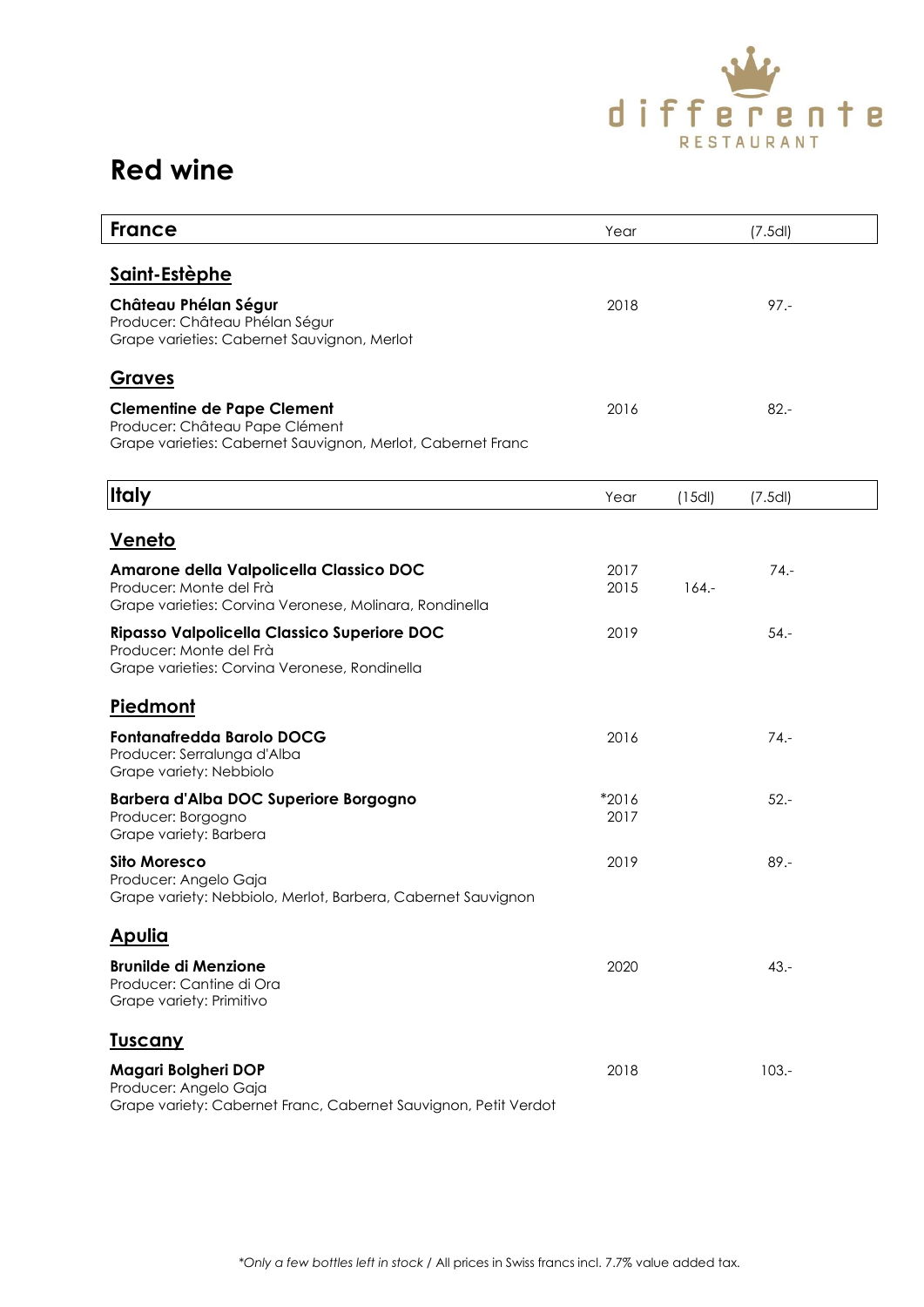![](_page_10_Picture_0.jpeg)

| <b>Italy</b>                                                                                                         | Year            | (15d) | (7.5d)   |  |
|----------------------------------------------------------------------------------------------------------------------|-----------------|-------|----------|--|
|                                                                                                                      |                 |       |          |  |
| <u>Tuscany</u>                                                                                                       |                 |       |          |  |
| <b>Campo alle Comete</b><br>Producer: Campo alle Comete<br>Grape variety: Cabernet Sauvignon                         | $*2016$<br>2017 |       | $50 -$   |  |
| Latium                                                                                                               |                 |       |          |  |
| Lazio Rosso IGT Rasa di Marmorata<br>Producer: Tenuta le Quinte<br>Grape variety: Cesanese, Merlot, Montepulciano    | 2014            |       | $*47. -$ |  |
| <b>Sardinia</b>                                                                                                      |                 |       |          |  |
| Perdixi Isola dei Nuraghi IGT<br>Producer: Olianas<br>Grape varieties: Bovale sardo, Cannonau, Carignan              | 2019            |       | $59. -$  |  |
| Spain                                                                                                                | Year            | (15d) | (7.5d)   |  |
| Priorat<br>Loidana                                                                                                   | 2019            |       | $51 -$   |  |
| Producer: Marco Abella<br>Grape varieties: Garnacha Tinta, Carignan, Cabarnet Sauvignon                              |                 |       |          |  |
| <u>Rioja DO</u>                                                                                                      |                 |       |          |  |
| <b>Valserrano Crianza DOC</b><br>Producer: Bodegas de la Marquesa<br>Grape varieties: Tempranillo, Mazuelo           | 2016            |       | $*50. -$ |  |
| Castilla-León                                                                                                        |                 |       |          |  |
| <b>Prieto Pariente "la Provincia"</b><br>Producer: Bodegas Prieto Pariente<br>Grape varieties: Tempranillo, Garnacha | 2016            |       | $*58. -$ |  |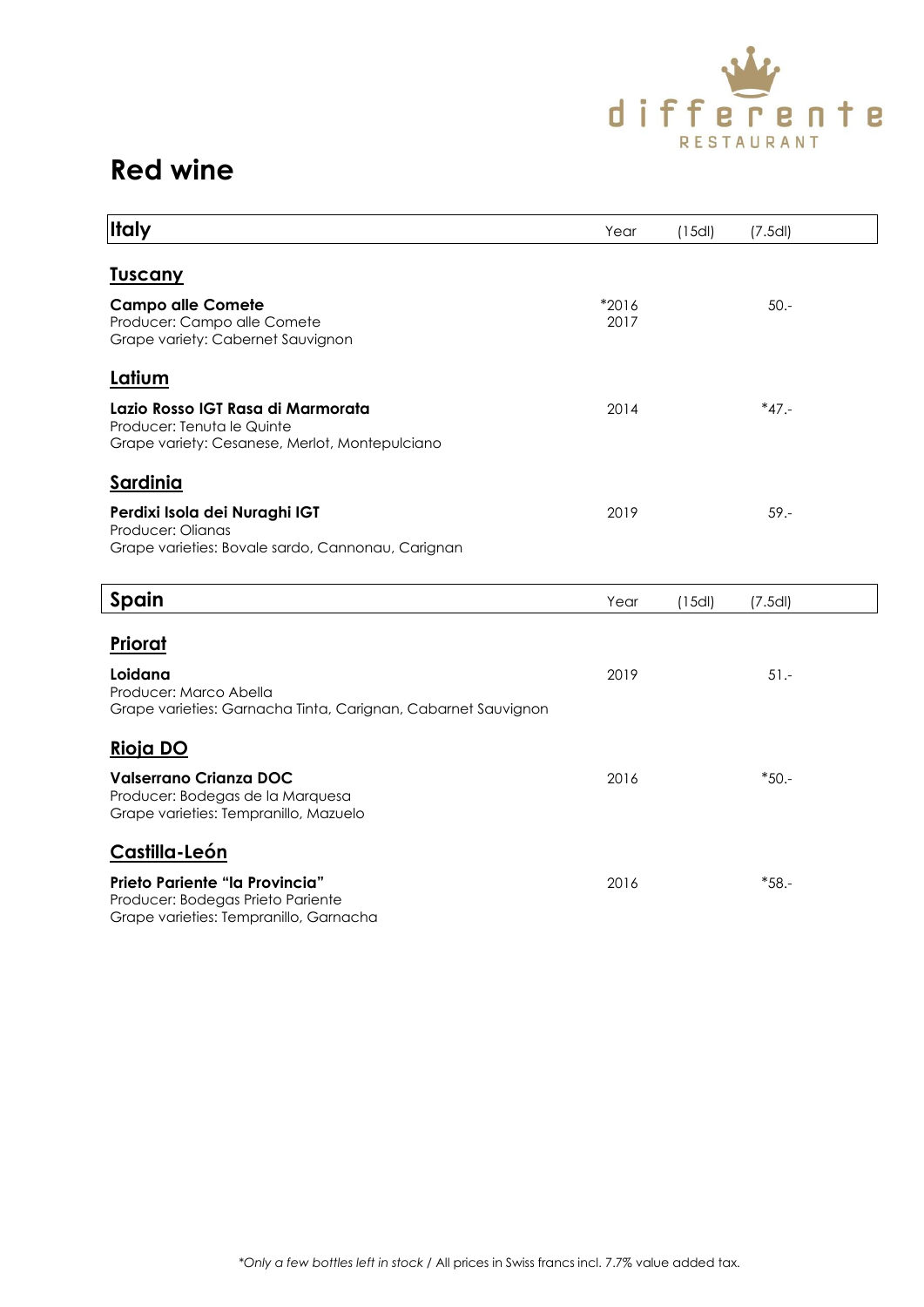![](_page_11_Picture_0.jpeg)

| Spain                                                                                                                                                  | Year          | (15d)    | (7.5d)   |  |
|--------------------------------------------------------------------------------------------------------------------------------------------------------|---------------|----------|----------|--|
| Castilla-León                                                                                                                                          |               |          |          |  |
| <b>Mauro</b><br>Producer: Bodegas Mauro<br>Grape varieties: Tempranillo, Syrah                                                                         | 2019          |          | $75. -$  |  |
| <b>Ribera del Duero</b>                                                                                                                                |               |          |          |  |
| <b>Carmelo Rodero Roble DO</b><br>Producer: Bodegas Rodero<br>Grape variety: Tempranillo                                                               | 2020          |          | $52 -$   |  |
| <b>Carmelo Rodero Crianza DO</b><br>Producer: Bodegas Rodero<br>Grape variety: Tempranill                                                              | 2017          | $143. -$ |          |  |
| Valduero Reserva Premium 6 Anos DO<br>Producer: Valduero<br>Grape variety: Tempranillo                                                                 | 2014          |          | $102. -$ |  |
| Aalto<br>Producer: Bodegas Aalto<br>Grape variety: Tempranillo                                                                                         | 2019          |          | $83 -$   |  |
| <u>Extremadura</u>                                                                                                                                     |               |          |          |  |
| Habla del Silencio V.T. Extremadura<br>Producer: Habla<br>Grape variety: Syrah, Cabernet Sauvignon, Tempranillo                                        | *2019<br>2020 |          | $55 -$   |  |
| Portugal                                                                                                                                               | Year          |          | (7.5d)   |  |
| <u>Dão</u>                                                                                                                                             |               |          |          |  |
| Cabriz Reserva Tinto DOC<br>Producer: Qunita de Cabriz<br>Grape variety: Alfrocheiro, Tinta Roriz, Touriga Nacional                                    | 2017          |          | $51 -$   |  |
| <u>Douro</u>                                                                                                                                           |               |          |          |  |
| Ecos de Sequeira Tinto Douro<br>Producer: Quinta da Sequeira<br>Grape variety: Touriga Nacional, Touriga Franca, Sousão,<br>Tinta Roriz, Tinta Barroca | *2017<br>2019 |          | $43. -$  |  |
| <b>Alentejo</b>                                                                                                                                        |               |          |          |  |
| <b>Herdade dos Grous Tinto</b><br>Producer: Herdade dos Grous<br>Grape variety: Aragonez, Alicante Bouschet, Touriga Nacional, Syrah                   | 2018          |          | $56. -$  |  |